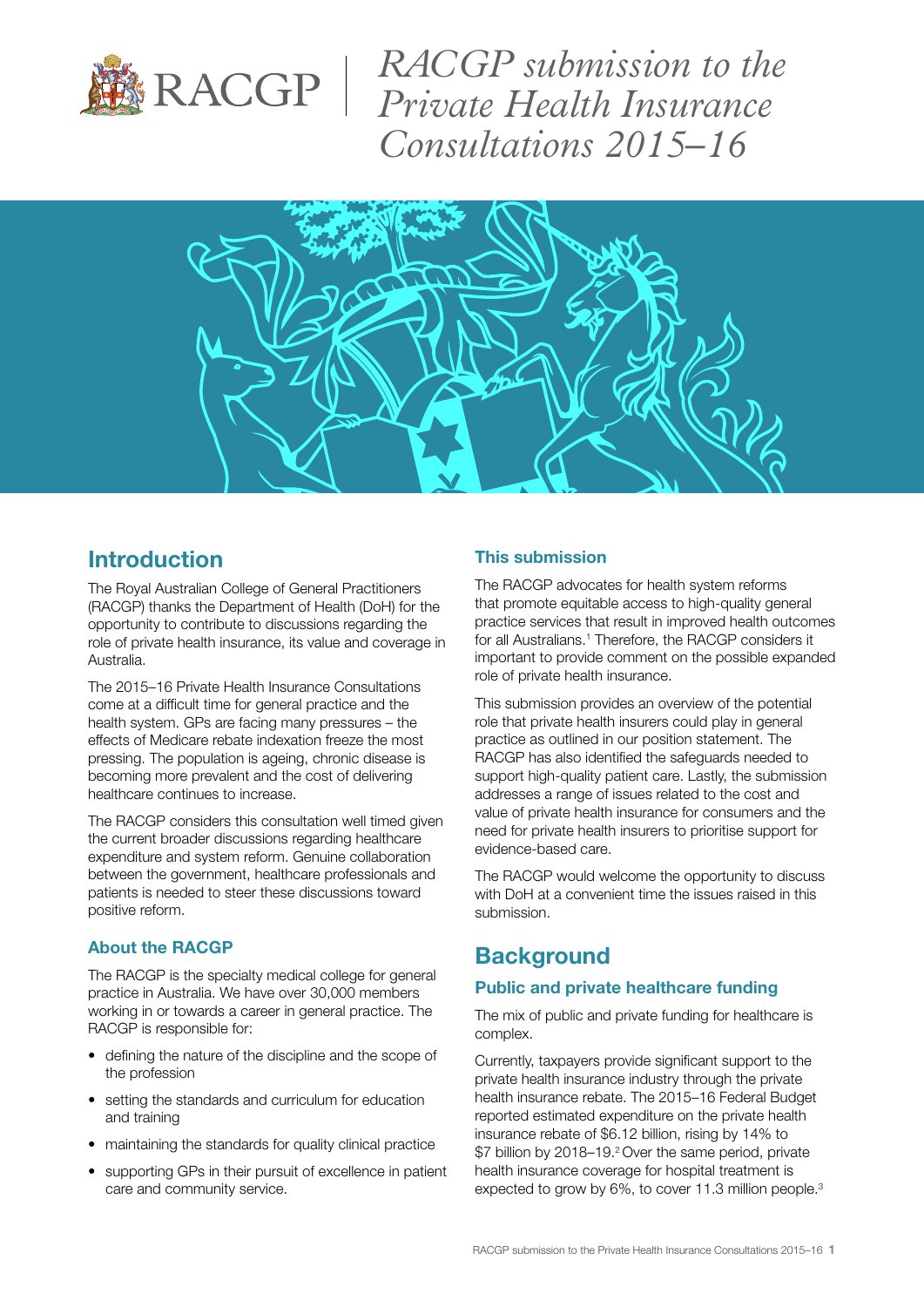Medicare benefits are paid for the medical services provided to privately insured patients accessing care in public or private hospitals. In 2013–14, 10% of total funding for privately insured services was provided through Medicare benefits for medical services.<sup>4</sup>

Premiums for private health insurance have risen by an average of 6% over the last three years.<sup>5</sup> Conversely, patient rebates for Medicare services have been frozen until July 2018. A total of \$7.3 billion was spent on general practice services via Medicare for 2013–14, covering 83% of the population.<sup>3</sup> Spending on general practice is forecast to slow over the next decade through slowed growth of the benefit paid for each general practice service.6

### Concerns about the involvement of private health insurers in general practice

The current private health insurance arrangements were put in place to alleviate pressure on the public hospital system, and to reduce private health insurance premiums. Unfortunately, pressure on the public hospital system has been not alleviated, and private health insurance premiums continue to increase.

Allowing private health insurers to cover general practice services is a significant shift in scope for the private health insurance industry, and the justification for expansion has not been clearly articulated. Internationally, the evidence supporting the role of private health insurers in improving health outcomes is unclear at best, with little evidence that it supports improved patient health outcomes.

Given these significant issues, the RACGP has reservations about extending private health insurance to broadly cover services provided in general practice. Generally, the RACGP does not support any amendment to the *Private Health Insurance Act 2007* (Cwlth) that would allow private health insurers to fund services currently funded by Medicare, or to cover gap payments, unless new evidence suggests access and quality patient care is improved.

The RACGP's primary concerns are that extending private health insurance will compromise patient access to general practice services, creating a two-tiered health system and increasing health system costs, while failing to deliver actual benefits to patients and the health system more broadly. Such a measure is also unlikely to reduce costs, as premiums would increase to cover the increased range of benefits paid.

In the hospital sector, private health insurance currently provides preferential access to elective surgery based on patients' ability to pay, as opposed to patient need. GPs are therefore concerned that private health insurers will seek to support preferential access for their customers to general practice services, which is likely to reduce access to care for uninsured people.

The RACGP is also concerned about the likelihood of private health insurers prioritising profit over the delivery of high-quality care by highly trained, autonomous general practice teams that provide care and refer patients based on clinical need. The introduction of managed care models, where private health insurers ration care to reduce costs or influence GPs to change their therapeutic behaviour, is of great concern to GPs. The risk is that care decisions will be influenced by cost considerations or recommended referral pathways, as opposed to patient need.

### Better public support for general practice is needed

It is particularly concerning that current discussions regarding private health insurer involvement in general practice are not being driven by attempts to improve quality. While additional resourcing for general practice is required and welcome, the focus must always be on improving the quality of patient care.

The evidence clearly demonstrates that countries with strong public health insurance and adequately resourced primary healthcare systems have better health outcomes.<sup>7-9</sup> Well-supported primary healthcare, with the patient at the centre, is the key to an efficient and effective healthcare system. Increased investment in general practice is needed to support the sector to address the numerous challenges the Australian healthcare system faces.

To address these challenges, the RACGP released its *[Vision for general practice and a sustainable healthcare](http://www.racgp.org.au/support/advocacy/vision/)  [system](http://www.racgp.org.au/support/advocacy/vision/)* in September 2015, presenting a model for better supporting the delivery of efficient and effective general practice services. The implementation and maintenance of the patient-centred medical home underpins our model.

Evidence shows significant savings and efficiencies can be achieved through greater investment in general practice, reducing both emergency department presentations and preventable hospital admissions.<sup>10-16</sup>

Noting the complexities in public and private healthcare funding, the RACGP is of the view that healthcare funding would be best targeted towards quality improvement and evidence-based services.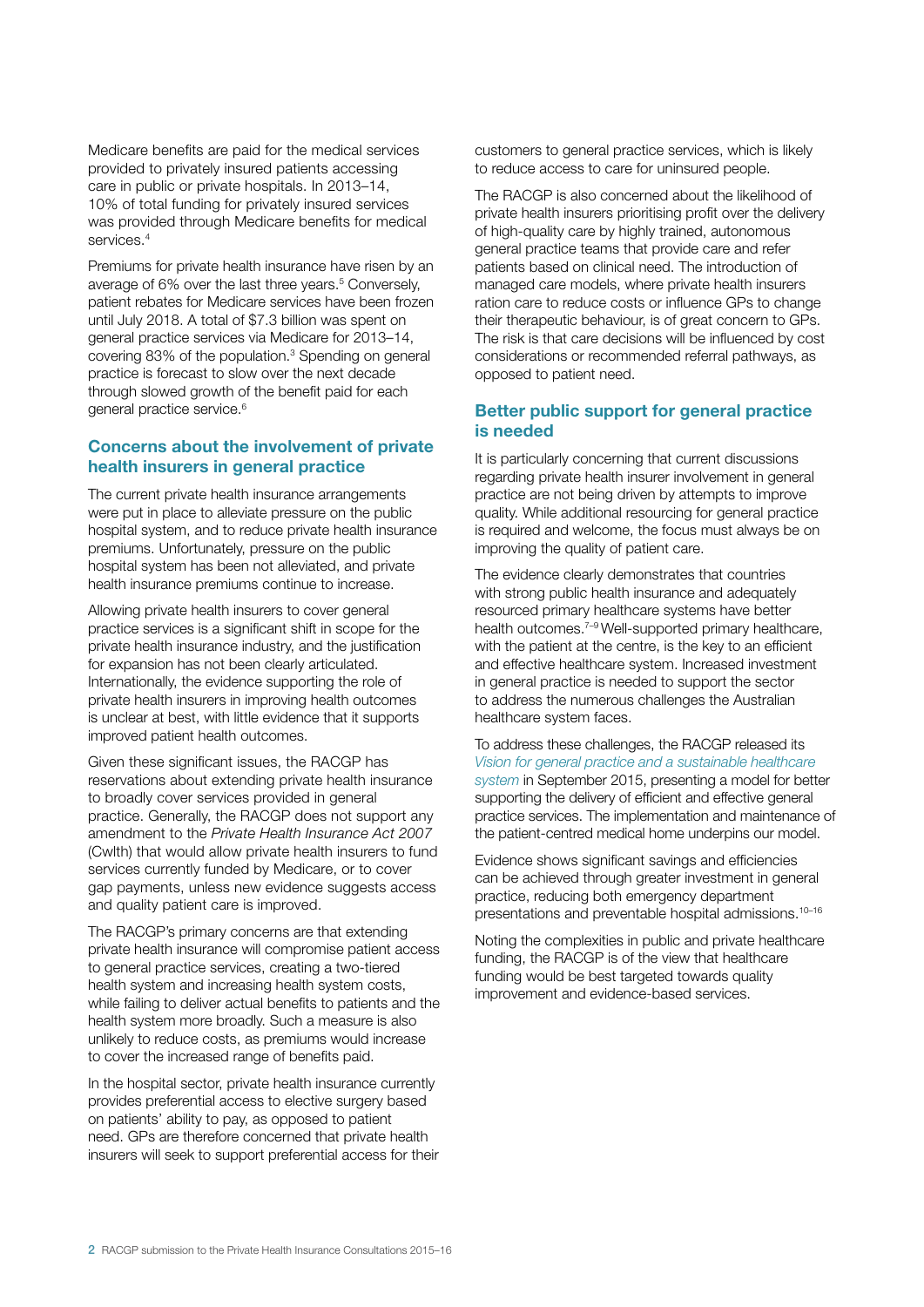# 1. The possible role for private health insurance in general practice

The RACGP maintains that many of the inefficiencies in the health system can be addressed through increased investment in publicly funded general practice services. However, within clearly defined parameters, the RACGP considers there is a role for private health insurance in general practice.

### 1.1 Principles for the possible involvement of private health insurers in general practice

In December 2014, the RACGP released a [position](http://www.racgp.org.au/download/Documents/Policies/Health%20systems/racgp-position-statement-private-health-insurance-in-general-practice.pdf)  [statement on private health](http://www.racgp.org.au/download/Documents/Policies/Health%20systems/racgp-position-statement-private-health-insurance-in-general-practice.pdf) insurance in general [practice](http://www.racgp.org.au/download/Documents/Policies/Health%20systems/racgp-position-statement-private-health-insurance-in-general-practice.pdf). The key principles for involvement of private health insurers in general practice as stated in this document are:

- 1. preventing duplication and fragmentation of care
- 2. recognising and supporting the clinical independence of GPs
- 3. supporting access based on need, not on private health insurance status.

#### 1.1.1 Preventing duplication and fragmentation of care

GPs see 83% of the Australian population each year.17 They are well placed to understand the needs of their patients and to collaboratively plan and coordinate their care.

A number of chronic disease management programs currently offered by private health insurers appear to be of some benefit. However, these programs often take place in isolation from the patient's usual GP, and appear to duplicate services available in the patient's usual general practice. This has the potential to create both health system waste and to fragment the patient's care – likely resulting in increased costs and reduced health outcomes.

To reduce the likelihood of duplication and fragmentation, private health insurers must work with the patient's usual GP. They should not be permitted to encourage or require patients to see 'preferred GP providers' on the basis of the GP's contractual arrangements with a private health insurer.

When choosing a GP or general practice, patients should be free to choose based on quality of care, access, convenience, cost, relationships and other individual preferences.

#### 1.1.2 Recognising and supporting the clinical independence of GPs

Private health insurers must not require or encourage GPs to refer patients to certain providers of care

based on the provider's participation in a private health insurance pilot or ongoing program.

Similarly, GPs should not be required to adhere to rules, regulations or protocols regarding treatment options for individual patients specified by a private health insurer.

GPs must be able to refer to other providers and provide treatment as clinically appropriate, based on the GP's professional judgement, application of guidelines and patient need, not on private health insurance contracts.

#### 1.1.3 Supporting access based on need, not on patient private health insurance status

As described earlier, the RACGP supports equity of access to general practice services for all people, regardless of income or private health insurance status. Access to preventive and primary healthcare should be universal, and not restricted by a patient's capacity to pay. Triage and access decisions should also be based on patient need and not health insurance status. Private health insurers must not attempt to create a system where patients with insurance are given priority or preferential access to GPs over patients who do not have insurance.

For patients who can least afford healthcare, the government should provide services equivalent to those offered by private health insurers to prevent inequalities in access to care.

### 1.2 Potential areas for involvement of private health insurers

The RACGP has identified a range of opportunities for private health insurers to support general practice, operating within the principles set out in section 1.1. These include:

- preventive healthcare, including information, advice and health assessments
- evidence-based chronic disease prevention programs
- targeted chronic disease management and hospital avoidance programs (eg 'hospital in the home')
- coordination payments to GPs for privately insured patients with multimorbidities and comorbidities.18
- other supports for GPs and general practices to flexibly meet the needs of their patients, supporting local solutions to local challenges.

A key element of these opportunities is that private health insurers should consider facilitating patient access to evidence-based services through their general practice rather than via services parallel to it. For example, funding a patient to attend a falls and balance program or an extended cardiac rehabilitation program via a GP referral could help reduce hospital admissions and reduce duplication or fragmentation of care.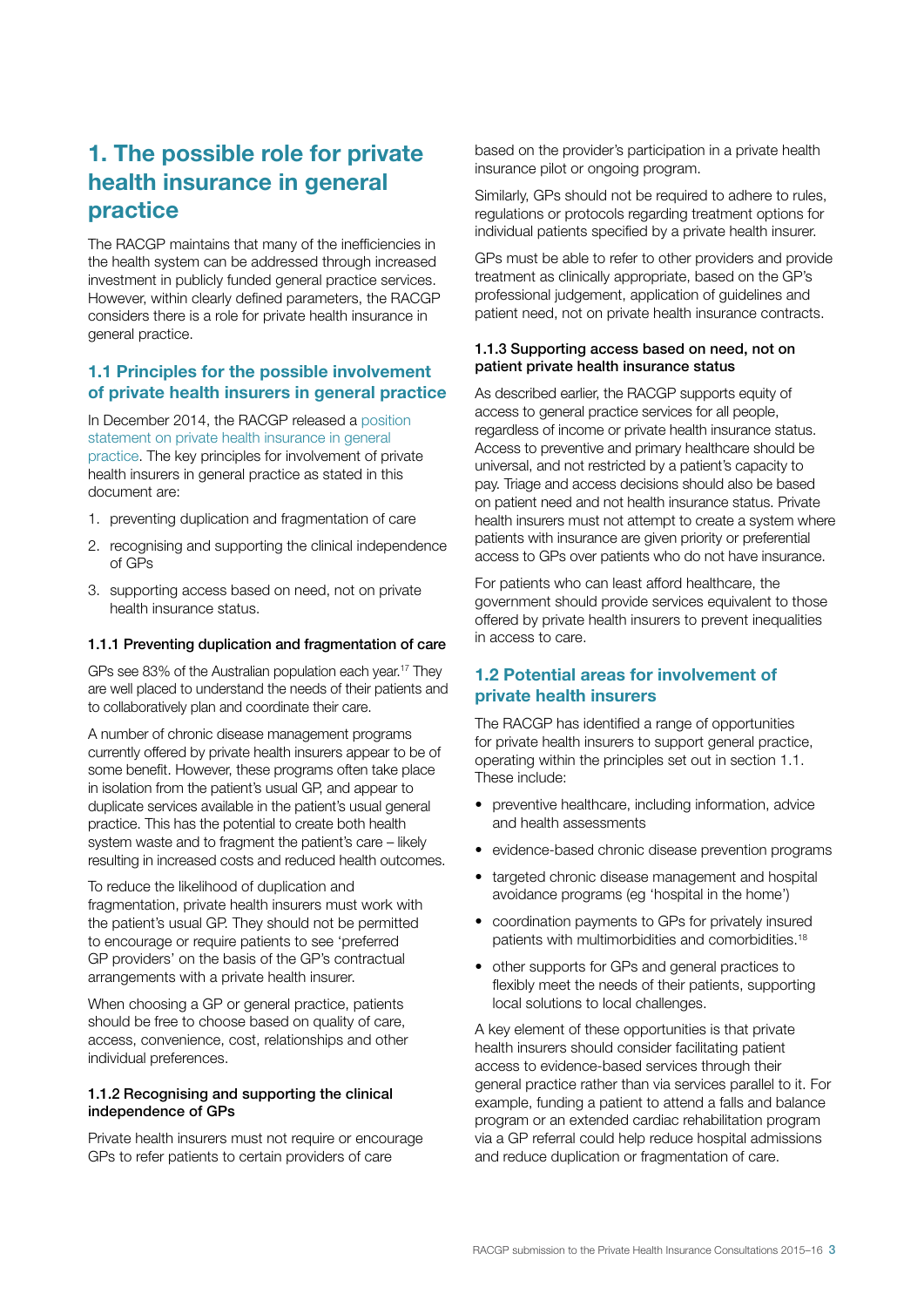An additional opportunity is that private health insurers essentially have 'enrolled' patient populations with a useful subset of information on their customers' uses of health services. Opportunities for private health insurers to share this information to support general practices to target care toward patients most in need should be explored.

# 2. Access to information

The RACGP supports efforts to increase the clarity and consistency of information about private health insurance policies so that patients can make informed decisions about which policy to purchase.

Our members report having assisted their patients to understand what their private health insurance covers and to navigate the private healthcare system. Where possible, they have tried to forewarn patients about the possible fees they face from specialists. They have identified that, as GPs, they are not in the position to advise patients on the selection of insurer or product and that more transparent information is needed to assist patient choice.

Informed patient choice would be supported by requirements for private health insurers to provide standardised information to patients regarding their policies. The RACGP recommends that the information provided includes:

- consistent terminology
- information on the range of services covered
- clear information on exclusions, with clear rules to prevent misleading statements regarding cover.

Private health insurers could also assist patients to choose specialists by providing information on the:

- expected waiting times for access to specialists
- out-of-pocket expenses for services
- after-care arrangements.

# 3. Community rating

Community rating prevents private health insurers from discriminating against patients based on individual risk. Changing from community rated to risk-based premiums would result in a significant increase in private health insurance premiums for the most vulnerable groups in our community (older people, people with chronic disease or multimorbidity, people in rural and remote areas).

Higher premiums based on individual risk would prevent access for many Australians to private health insurance or force many to cease paying for private health insurance cover. This disadvantage would be magnified if private health insurers were to begin to subsidise access to selected general practice services.

Additionally, removing the community rating ignores the social causes of lifestyle factors and poor health outcomes. Subsidisation of private health insurance with public funding is intended to relieve pressure on the public hospital system by transferring care into the private sector. Private health insurance should be equally available and affordable for those patients likely to need it most, particularly those who are socially and/or financially disadvantaged.

## 4. Private health insurers and evidence-based services

The RACGP advocates for evidence-based medicine, where current research information is used as the basis for clinical decision-making. Considering this, the RACGP maintains that private health insurers should discontinue providing benefits for non–evidence-based healthcare, including homeopathy and other alternative therapies.

While non–evidence-based healthcare may be seen as 'patient choice', it is inappropriate for private health insurers to provide cover for non–evidence-based services given the significant taxpayer funding directed to supporting private health insurance.

Offering subsidies for therapies lacking evidence, such as homeopathy, also sends a confusing message to consumers. For example, listing homeopathic treatments alongside evidence-based modalities in a list of member benefits lends legitimacy to a practice not supported by scientific data.

## Conclusion

Provided there are protections in place to ensure care is based on clinical need and to maintain the clinical independence of GPs, the RACGP is willing to explore the involvement of private health insurers in elements of general practice.

Before expanding the role of private health insurance to cover general practice services, the RACGP urges that the government undertakes a comprehensive review of the evidence for private health insurance, and how private health insurance can be best used to support high-quality healthcare delivery. At this stage, it is unclear whether introduction (or expansion) of private health insurance has made a positive contribution to communities locally and overseas.

If private health insurance cover were extended to include a range of general practice services, a considered and coordinated implementation process would be required. It would be paramount that any changes take place within the context of the findings from the healthcare reviews now taking place, rather than in isolation from these processes.